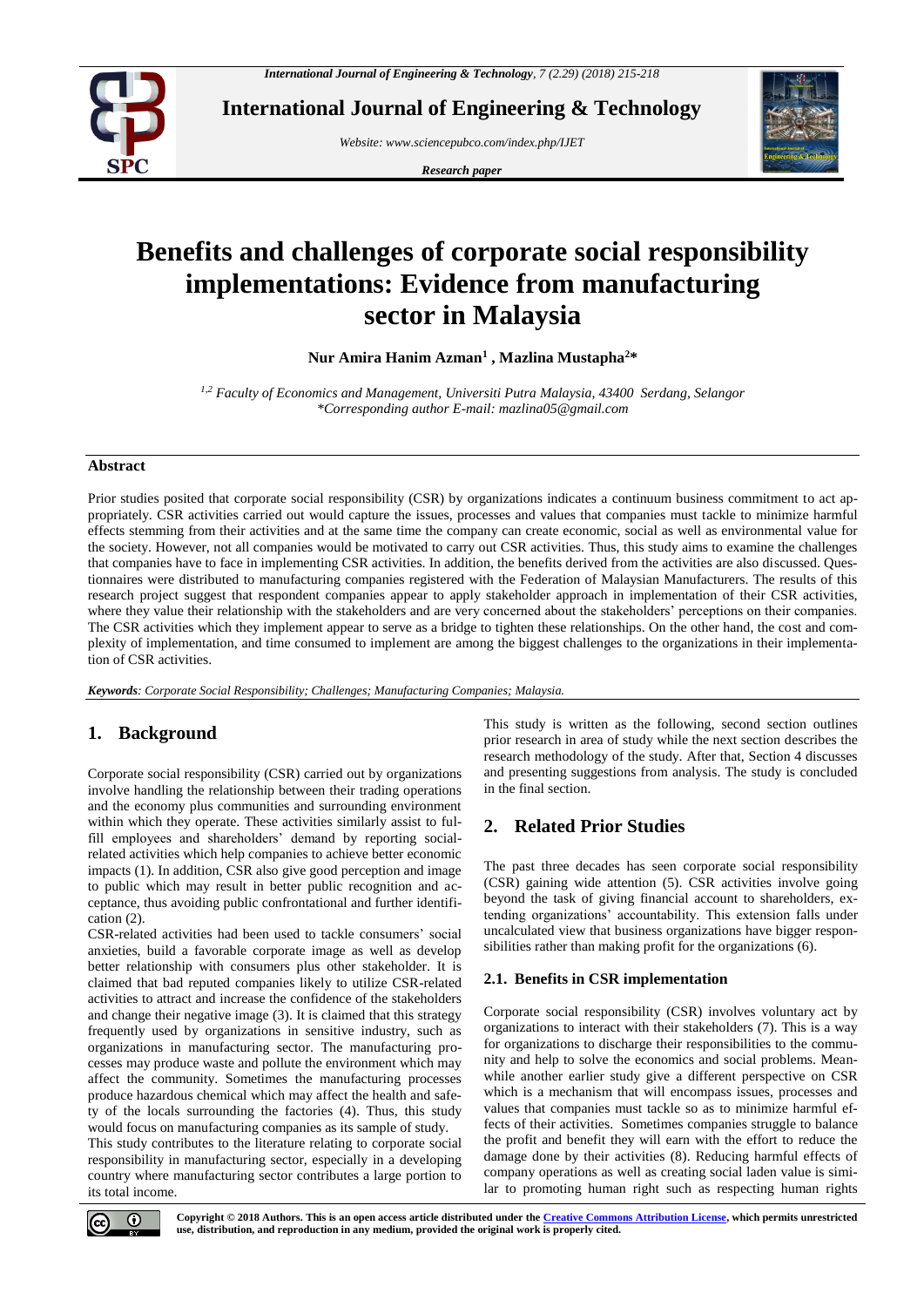which will prevent companies from causing harm to the communities in which it operates [\(8\)](#page-3-7).

[Hill, Stephens \(9\)](#page-3-8) posits that CSR is the attitudes and beliefs that are intertwined with the nature of relationship that form between society and businesses. It is claimed that companies will get benefit by engaging in CSR because the activities can better enhance financial performance, improve the image of the organizations and enable to attract as well as retain best workplace, which would lead to increase the value of the companies in the market.

#### **2.2 Challenges in CSR implementation**

Findings from previous studies indicate that actions of suppliers, manufacturers and traders especially in manufacturing sector has the possibility of producing detrimental features on ecology and societal systems [\(10\)](#page-3-9). Businesses need to maintain and create corporate social advocacies throughout the supply chain length [\(11\)](#page-3-10)**.**  This covers a totality of activities from raw materials acquisition, production and delivery of products to customers.

High cost involved in conducting CSR activities is claimed to be the main challenge to organizations [\(12\)](#page-3-11). As a consequence, organizations tend to pay more attention to short term programs rather than those programs which would have long term advantages and would be able to provide profits in the long run [\(13\)](#page-3-12). Organizations tend to be more concerned and focus on the cost involved and competitive advantage that they would gain rather than health, security and ecology development of the society [\(11\)](#page-3-10). This notion is also supported by [Fai Yuen and Ming Lim \(14\)](#page-3-13) which found that organizations' lack of strategic vision and unwillingness to spend on CSR activities are among the significant barriers in CSR implementation.

Another barrier for the industry to implement CSR is cultural diversity. This factor has affected the success of CSR operation and there is a need for a change in organizational culture to also include their concern about ecology and society in their business plans and practices [\(11\)](#page-3-10). The barrier rise when people with different beliefs and values in different culture have to work together in an organization. Their different way of thinking and style of communication may cause misunderstanding in the implementation processes. This barrier can affect the productivity as well as the effectiveness of the team to work together [\(11\)](#page-3-10).

It is also claimed that the absence of upper echelon's commitment is one of the challenges in implementing CSR [\(11\)](#page-3-10). This notion is supported by [Swierczek and Onishi \(13\)](#page-3-12) who found that this factor may hinder and delay the CSR implementation processes of organizations. In addition, another study also posited that the goal to implement and improve the corporate environmental activities may also be delayed or difficult to achieve if the top management is not committed [\(11\)](#page-3-10).

# **3. Research Methodology**

Primary data was used in this research. Questionnaires were distributed to top management of manufacturing companies registered with Federation of Malaysian Manufacturers (FMM). The top management was selected because they have the power to make decisions relating to CSR activities of the organizations. The questionnaire used in this study was adapted from previous studies  $(15-17)$ .

The questionnaire consists of three sections. Section A dealt to gain information about the CSR implementation in the organizations. Section B tried to seek information pertaining to benefits and challenges A Likert scale from 1 (strongly disagree) to 5 (strongly agree) utilized to gather the data.

The questionnaires were randomly distributed to 150 manufacturing companies registered with Federation of Malaysian Manufacturers. The questionnaires were sent through post and email to the respondents. The researchers explained the purpose of study to the respondents. Follow-up and friendly reminders were made after two weeks to ensure that the respondents receive the questionnaire and would answer them.

## **4. Results and Discussions**

#### **4.1. Descriptive Statistics**

Out of 150 questionnaires, only 65 questionnaires were returned. However, 11 questionnaires were incomplete and have to be discarded. Thus, only 54 questionnaires were usable.

Respondent companies are companies registered with FMM. All the companies have been in operation for more than one year. Out of 54 companies, about 70% have been in business for more than 10 years. About 16% have been in operation between 6 to 10 years and the balance has been in business between 1 to 6 years. The average total sales and assets for the past three years of the companies are RM 106,383,604 and RM 1,621,550,217 respectively.

The questionnaires were sent to top management of the manufacturing companies. About 67% of them are owners and directors of the companies, the balance are managers and assistant managers. About 54% are male and 46% are female.

#### **4.2. Benefits of implementing CSR**

Prior studies claim that CSR activities benefit the organizations in multiple ways [\(7-9\)](#page-3-6). Among others, it is claimed that when manufacturing companies implement CSR activities, there are several benefits that they earned and provide value added to them. Table 1 presents the benefits of implementing CSR by the respondent companies. These benefits are ranked based on their mean values.

The result indicates that the companies are motivated to implement CSR activities because they believed that the activities can improve their reputation. The average score of 3.91 for this factor is the highest compared to other factors. This finding is supported by previous studies which claim that the activities provide visible signals to the shareholders and infer positive characteristics of the companies, thus create an avenue to increase overall reputation of companies [\(18,](#page-3-15) [19\)](#page-3-16).

CSR activities are also considered as catalyst for responsible consumption by these companies. This factor ranked second and its mean score is 3.89. It is believed that CSR activities is one of the ways the companies can demonstrate their responsibility towards the community and reflect the human side of the companies and their commitment to contribute to the community [\(20\)](#page-3-17).

The study results also indicate that CSR activities help to improve innovation, competitiveness and market positioning of the companies. It is believed that CSR activities assist in developing consistent long term goals and improve the understanding of complex and competitive environment especially for strategic management processes [\(21\)](#page-3-18). [Vilanova, Lozano \(21\)](#page-3-18) further claim that CSR processes develop innovativeness in businesses which lead them to be creative and competitive in their business dealings. This factor is ranked third and scored a mean of 3.87.

In addition, respondent companies also believed that by implementing CSR activities they can improve their ties with the regulators and communities in which they operate. Good relationship with the regulators would help to facilitate their dealings with government department officers and if the activities manage to win the hearts of the communities, this would lead to better public acceptance and less confrontation, which would lead to smoothness of their business operations [\(2\)](#page-3-1). These two factors are ranked forth (with an average score of 3.85) and fifth (3.80 as the average score) by the respondent companies in this study respectively.

The respondent companies appear to apply stakeholder approach which takes into considerations the perception of their stakeholders. These results are similar to an earlier study by [Arevalo and](#page-3-14)  Aravind (15) using Indian data. They believed that CSR implementation would improve their relationship with their stakeholders such as those with their current and potential investors, employees and suppliers. Their concerned about these relationships are re-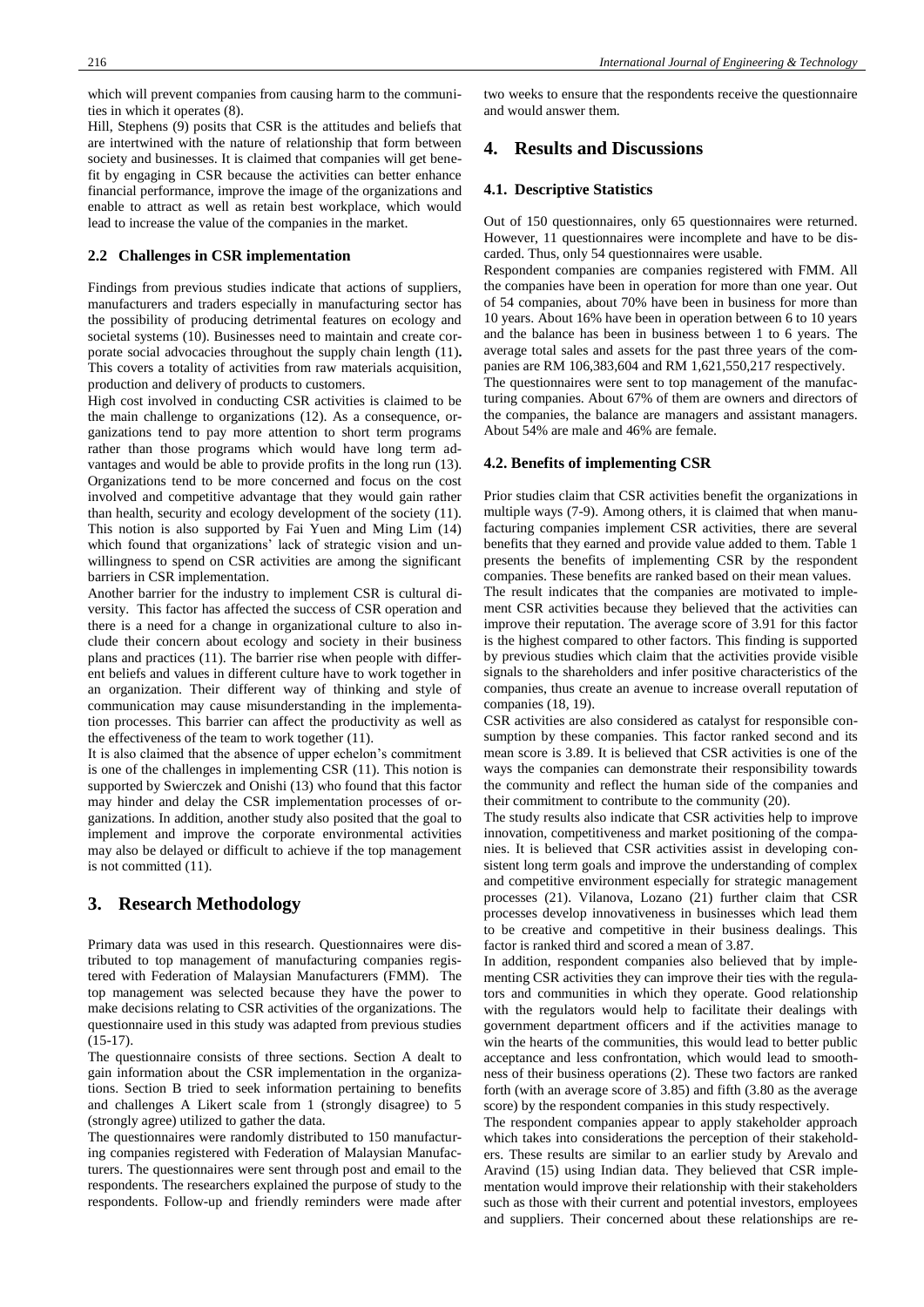flected in their ranking. The respondent companies believe that CSR activities can help to attract the shareholders and ranked this factor sixth, with a mean score of 3.79. This result is in congruent with prior research which claims that CSR activities would attract and increase the confidence of the shareholders about the company [\(3\)](#page-3-2). In addition, the results also indicate that these activities can help them to build their relationship with their employees, which may attract them to be loyal to the company as claimed by [Santos](#page-3-19)  (22). In addition, [Galbreath \(19\)](#page-3-16) claimed that CSR activities portray that companies exhibit fairness, socially responsible and able to reduce employee turnover. This factor is ranked seventh, with a mean score of 3.78. Another important stakeholder who may also be attracted by the CSR implementation of the companies is their suppliers. This factor is ranked eighth, with a mean score of 3.74. It is claimed that companies which consider CSR as important would also encourage their suppliers and customers to be involved in such activities [\(23\)](#page-3-20).

**Table 1:** Benefits of Implementing CSR activities

|                                                                                                         | N  | Min            | Max | <b>Mean</b> | Std.             | Rank           |
|---------------------------------------------------------------------------------------------------------|----|----------------|-----|-------------|------------------|----------------|
|                                                                                                         |    |                |     |             | <b>Deviation</b> |                |
| Improve repu-<br>tation of<br>the<br>company                                                            | 54 | $\overline{c}$ | 5   | 3.91        | .784             | $\mathbf{1}$   |
| A catalyst for<br>responsible<br>consumption.                                                           | 54 | $\overline{c}$ | 5   | 3.89        | .691             | $\overline{c}$ |
| Improve inno-<br>vation, compet-<br>itiveness<br>and<br>market<br>posi-<br>tioning.                     | 54 | 3              | 5   | 3.87        | .664             | 3              |
| Improve<br>rela-<br>tions<br>with<br>regulators.                                                        | 54 | $\overline{c}$ | 5   | 3.85        | .711             | $\overline{4}$ |
| Improve<br>rela-<br>tion with the<br>community.                                                         | 54 | $\overline{c}$ | 5   | 3.80        | .683             | 5              |
| Improve share-<br>holders'<br>$in-$<br>vestment.                                                        | 54 | $\overline{c}$ | 5   | 3.79        | .810             | 6              |
| Improve ability<br>to recruit, de-<br>velop and retain<br>staff.                                        | 54 | $\overline{2}$ | 5   | 3.78        | .691             | 7              |
| Improve ability<br>to build effec-<br>and effi-<br>tive<br>supply<br>cient<br>chain relation-<br>ships. | 54 | $\mathfrak{D}$ | 5   | 3.74        | .782             | 8              |

### **4.3. Challenges in implementing CSR**

Prior studies also reported that the companies face a lot of challenges in conducting their CSR activities [\(15,](#page-3-14) [22,](#page-3-19) [24\)](#page-3-21). Table 2 presents the research findings. The results show that the cost of implementing CSR activities can be highly costly and is the biggest challenge for the respondent companies in this study. Its mean is 3.56 and ranked first among the factors. This may be due to the fact that CSR activities would normally represent a fixed cost, which would demands a necessary funding [\(24\)](#page-3-21). Earlier studies also uphold this notion by justifying the lack of financial resources limit companies from developing social responsibility practices [\(15,](#page-3-14) [22\)](#page-3-19).

**Table 2:** Challenges in implementing CSR activities

|                                                 | N  | Min | <b>Max</b> | Mean | Std.<br><b>Deviation</b> | Rank          |
|-------------------------------------------------|----|-----|------------|------|--------------------------|---------------|
| CSR implemen-<br>tation is<br>too<br>expensive. | 54 | 2   | 5          | 3.56 | .945                     |               |
| CSR implemen-<br>tation is<br>too<br>complex.   | 54 | 2   | 5          | 3.46 | .840                     | $\mathcal{P}$ |

| CSR implemen-<br>tation is<br>too<br>time-<br>consuming.                                             | 54 | $\overline{c}$ | 5 | 3.36 | 1.012 | 3              |
|------------------------------------------------------------------------------------------------------|----|----------------|---|------|-------|----------------|
| CSR implemen-<br>tation does not<br>provide signifi-<br>cant benefit to<br>organiza-<br>our<br>tion. | 54 | $\overline{c}$ | 5 | 3.35 | .935  | $\overline{4}$ |
| have<br>Do<br>not<br>enough<br>knowledge<br>about<br><b>CSR</b><br>implementation.                   | 54 | $\overline{c}$ | 5 | 3.34 | .955  | 5              |
| <b>Difficult</b><br>to<br>obtain<br>infor-<br>mation<br>about<br>CSR implemen-<br>tation.            | 54 | 1              | 5 | 3.33 | 1.028 | 6              |
| Lack of training<br>opportunities or<br>seminars<br>to<br>about<br>learn<br>CSR.                     | 54 | $\mathbf{1}$   | 5 | 3.32 | 1.009 | 7              |
| Top manage-<br>does not<br>ment<br><b>CSR</b><br>support<br>implementation.                          | 54 | 1              | 5 | 3.30 | 1.025 | 8              |

The respondent companies also indicate that the CSR activities can be too complex (rank second, with a mean score of 3.46) and too time consuming (rank third with a mean score of 3.36) which pose a great challenge for them. These findings are supported by a prior study which found that complexity of the processes significantly hinder their implementation [\(15\)](#page-3-14).

Some respondent companies also believe that there is no significant benefit of CSR implementation to their organizations and this factor is ranked forth, with its mean score of 3.35. When the companies do not perceive the activities as important and contribute significantly to the wealth of the company, the implementation of those activities may be delayed or may not be carried out at all, priorities will be given to those that considered or perceived as more important and contribute to the value of the company. This notion was supported by [Friedman \(25\)](#page-3-22) who posits that the costs involved may be perceived by firms as a forgone cost which could be used for other investments / purposes to increase the wealth of the organizations.

Prior studies also reported that companies face difficulties in acquiring the necessary knowledge to implement an effective CSR policy [\(15,](#page-3-14) [22,](#page-3-19) [24\)](#page-3-21). This lack of knowledge is ranked fifth (average value of 3.33) and having difficulty to obtain information about CSR practices is ranked sixth (average value of 3.32) by the respondent companies in this study. [Laudal \(24\)](#page-3-21) reported that smaller companies often have insufficient knowledge to exploit advantages regarding implementing social responsibility activities. In addition, it is reported that companies also encounter human resource incompetency barrier when engaging in CSR activities [\(21\)](#page-3-18). Staffs do not have proper training to learn about conducting CSR activities. As a consequence, this problem may lead to difficulties in aligning current business operations with CSR activities carried out by the organizations. This factor was ranked seventh by the respondent companies with mean value of 3.31.

Another important challenge face by the respondent companies is lack of management support by top or middle levels. This factor is ranked eighth by the respondent companies with a mean value of 3.30. This result supports findings from earlier studies which claim that it is difficult to carry out good CSR activities when there is an absence of top management commitment and support as claimed b[y Setthasakko \(11\)](#page-3-10) and [Swierczek and Onishi \(13\).](#page-3-12)